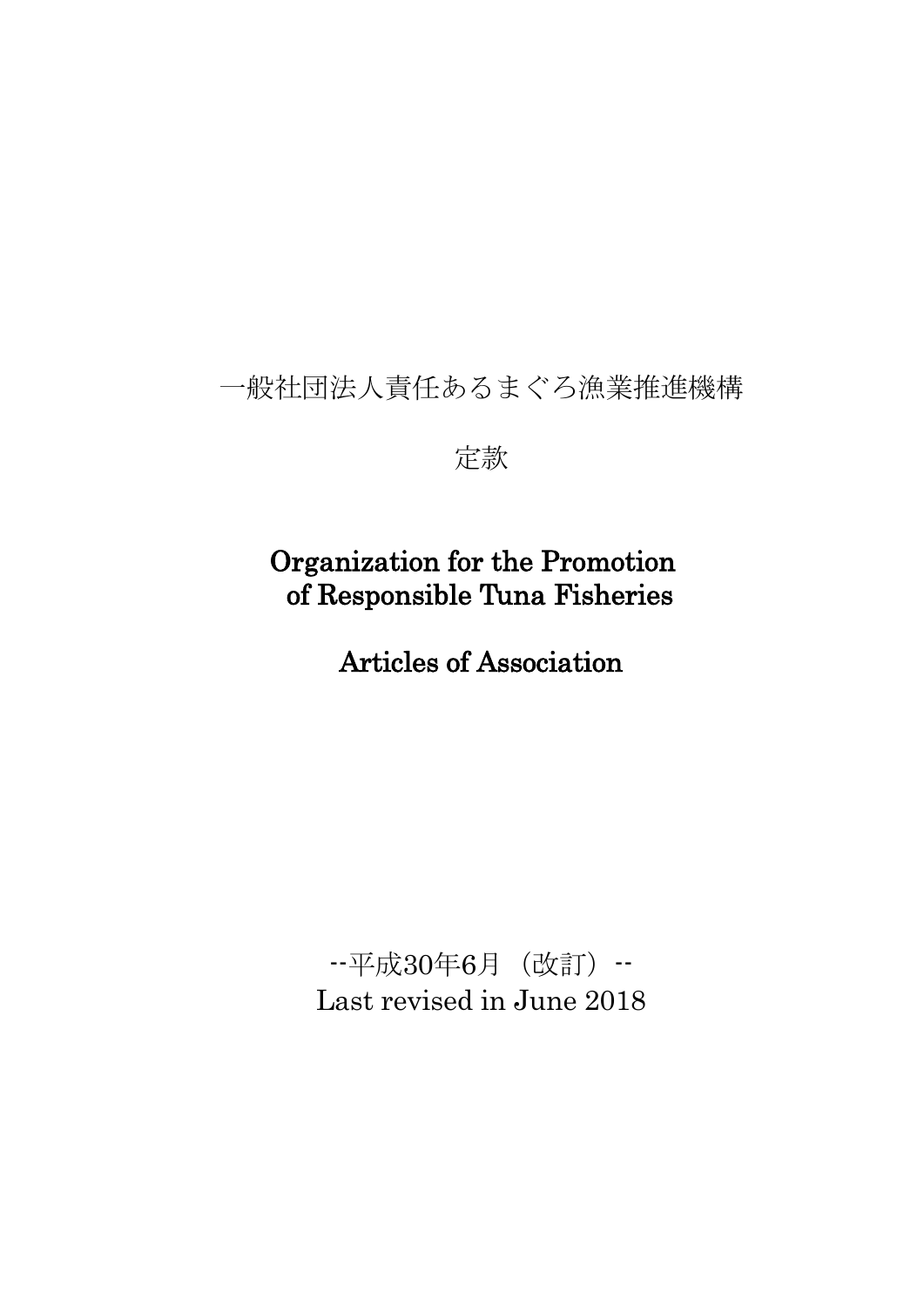一般社団法人責任あるまぐろ漁業推進機構

定款

#### 第1章 総則

# (名称)

第1条 この法人は、一般社団法人責任あるま ぐろ漁業推進機構(以下「機構」という。 英文名Organization for the Promotion of Responsible Tuna Fisheries。略称OPR T。)と称する。

#### (事務所)

- 第2条 機構は、主たる事務所を東京都港区に 置く。
- 2 機構は、総会の決議を経て、必要な地に従 たる事務所を置くことができる。

#### (目的)

第3条 機構は、まぐろ類(かつおを含む。以 下同じ。)等の保存及び管理の強化を図る ための措置、健全なまぐろ類等市場の育成、 国際的な漁業者間の協力の促進等を通じ て、国際的、社会的責任に応えたまぐろ類 等漁業の持続的な発展とまぐろ類の供給の 安定に資することを目的とする。

### (事業)

- 第4条 機構は、前条の目的を達成するため、 次の事業を行う。
	- (1)まぐろ類等の資源の適切な管理のための 漁獲努力量の管理、調整
	- (2)適切な資源管理の下で漁獲されたまぐろ 類等の利用の促進
	- (3)まぐろ類等の資源の管理、貿易及び市場 に関する調査及び研究開発
	- (4)まぐろ類等の資源の適切な管理、利用に 関する国際的な漁業者間の交流及び協力

Organization for the Promotion of Responsible Tuna Fisheries Articles of Association

# Chapter I General Provision (Name)

Article 1 This corporation is a general incorporated association and is named "Sekinin-aru Maguro Gyogyo Suishin Kikoh," and in English "Organization for the Promotion of Responsible Tuna Fisheries" (abbreviated as "OPRT"), (hereinafter referred to "the Organization").

### (Location of the Principle Office)

Article 2 The Organization's principal office shall be located at Minato-ku, Tokyo, Japan. 2. The Organization may establish branch offices, where necessary, subject to a resolution at a General Meeting.

### (Objective)

Article 3 The Organization's objectives shall be to contribute to the sustainable development of tuna fisheries in compliance with international and social responsibility and the stable supply of tuna products through measures to reinforce the conservation and management of tuna stocks (including skipjack; the same applies hereafter), to foster healthy tuna markets, and to further international cooperation among fishermen and other efforts.

### (Business)

Article 4 The Organization shall undertake the following business in order to achieve the objectives set forth in the preceding Article (1)To manage and coordinate fishing efforts to ensure the appropriate management of tuna resources

(2) To promote the use of tuna caught under appropriate resource management

(3) To implement and develop studies and research on management, trade, and market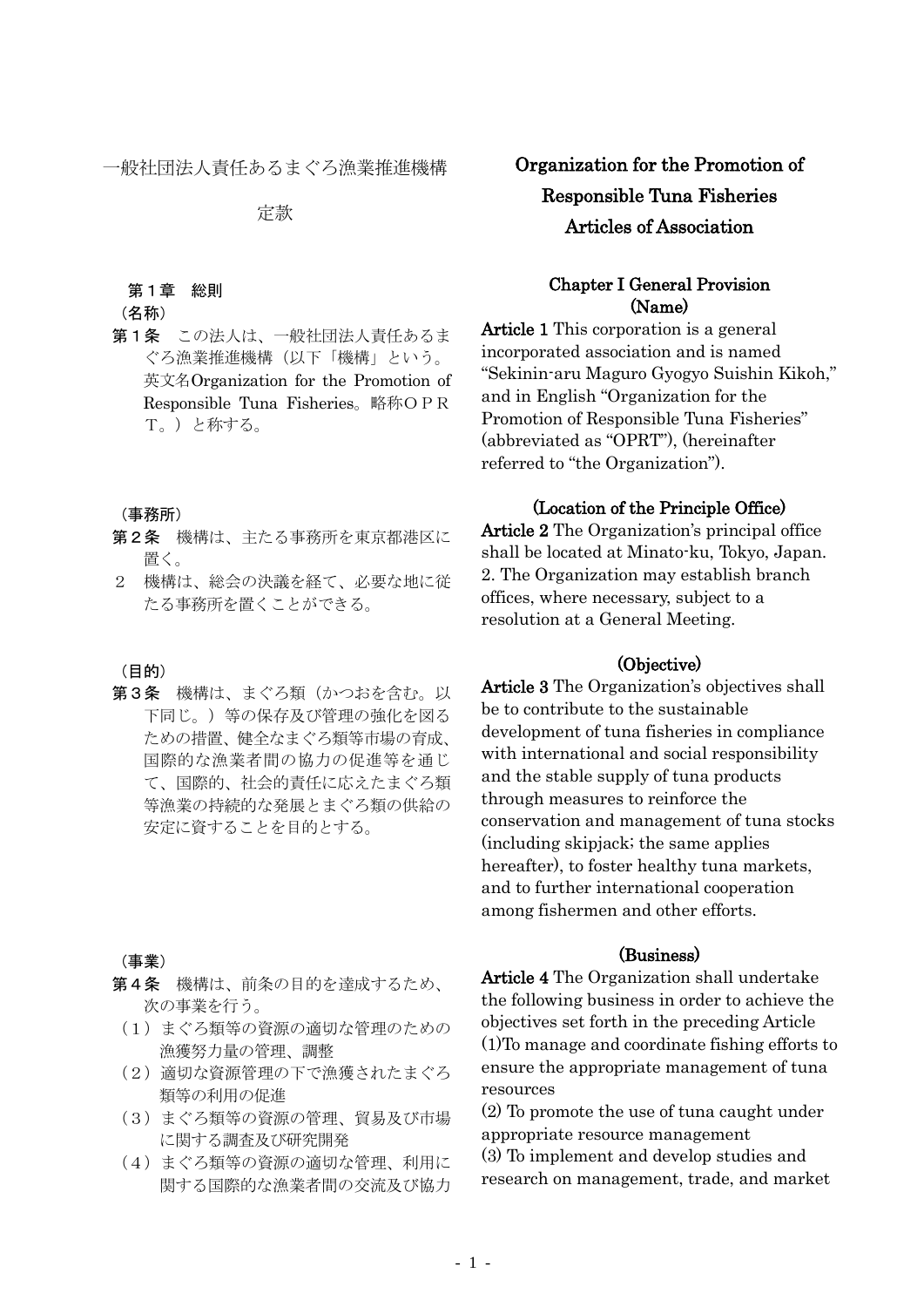の促進

- (5)その他機構の目的を達成するために必要 な事業
- 2 前項の事業は、本邦及び海外において行う ものとする。

# 第2章 会員

(会員の種別)

- 第5条 機構の会員は、次の2種とし、正会員 をもって 一般社団法人及び一般財団法人 に関する法律(以下「法人法」という。)上 の社員とする。
- (1)正会員 機構の目的に賛同して入会し た団体
- (2)賛助会員 機構の目的を賛助するために 入会した個人又は団体

# (入会)

- 第6条 会員として入会しようとする者は、理 事会の決議を経て会長が別に定める入会申 込書により、会長に申し込まなければなら ない。
- 2 入会は、総会において別に定める基準によ り、理事会においてその可否を決定し、会 長が団体又は本人に通知する。

### (入会金及び会費)

- 第7条 正会員は、総会において別に定める入 会金及び会費を納入しなければならない。
- 2 賛助会員は、総会において別に定める賛助 会費を納入しなければならない。

# of tuna resources

(4) To promote international interchanges and cooperation among fishermen regarding the appropriate management and utilization of tuna resources

(5) Any other business necessary to achieve the Organization's objectives.

2. The business set forth in the above shall be implemented in Japan and overseas.

# Chapter 2 Membership (Types of Membership)

Article 5 The Organization's members shall consist of the following two types, full members being regarded as the members of the corporation under the Act on General Incorporated Associations and General Incorporated Foundations (hereinafter referred to as the "General Incorporated Associations/Foundations Act"). (1) Full members………….. Organizations enrolling in the Organization with agreement on its objectives

(2) Supporting members ….. Organizations or individuals enrolling in the Organization with a view to support its objectives

# (Enrollment)

Article 6 Those wishing to enroll as members shall apply to the President, using the enrollment application form to be determined separately subject to a resolution by the Board of Directors.

2. Enrollment applications shall be accepted or rejected by the Board of Directors based on criteria to be determined separately at a General Meeting, and the President shall notify the organization or individual of the result.

# (Enrollment Fees and Membership Fees)

Article 7 Full members shall pay enrollment fees and membership fees to be determined separately at a General Meeting.

2. Supporting members shall pay their membership fees to be determined separately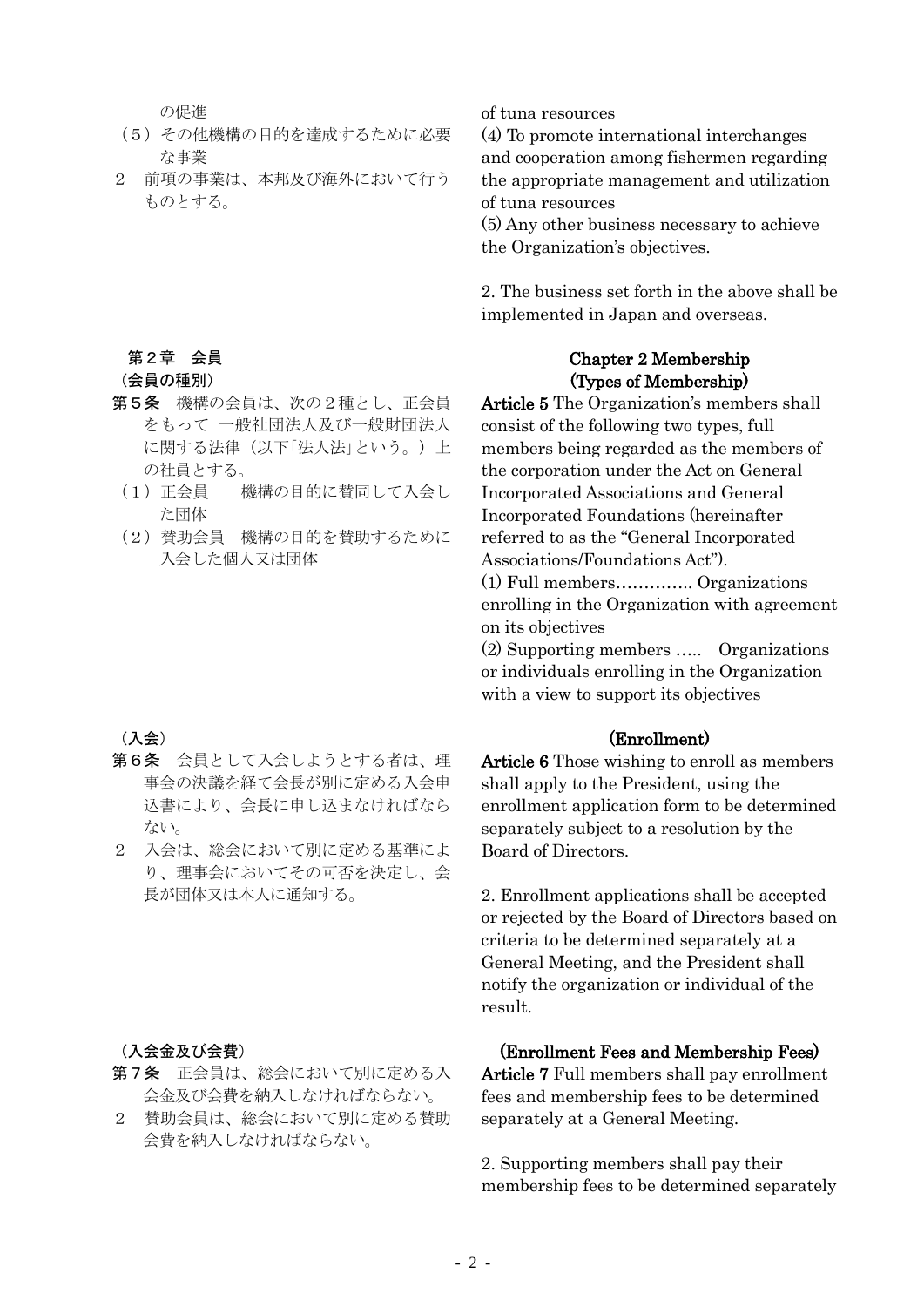(任意退会)

第8条 会員は、理事会の決議を経て会長が別 に定める退会届を会長に提出して、任意に いつでも退会することができる。

# (除名)

- 第9条 会員が次の各号の一に該当する場合に は、総会の決議を経て除名することができ る。この場合、機構は、その総会の7日前 までにその会員に対しその旨を書面をもっ て通知し、かつ、決議の前に弁明する機会 を与えなければならない。
- (1)機構の定款又は総会の決議に反する行為 をしたとき。
- (2)機構の業務を妨げ、機構の名誉を傷つけ、 又は機構の目的に反する行為をしたと き。

### (会員資格の喪失)

- 第10条 前2条の場合のほか、会員が次のい ずれかに該当するに至ったときは、その資 格を喪失する。
- (1)第7条の支払義務を2年以上履行しなか ったとき。
- (2)総正会員が同意したとき。
- (3)死亡し、若しくは失踪宣告を受け、又は 会員である団体が解散したとき。

### (拠出金品の不返還)

第11条 既納の入会金、会費及びその他の拠 出金品は、返還しない。

# 第3章 総会

(構成)

# at a General Meeting.

### ( Voluntary Withdrawal)

Article 8 Any member may voluntarily withdraw from the Organization at any time after submitting to the President a notification of withdrawal, of which form will be determined separately by the President subject to a resolution by the Board of Directors.

# (Expulsion)

Article 9 Any member who falls under any of the following clauses may be expelled subject to a resolution by General Meeting. In such cases, the Organization shall notify the member to this effect in writing in no less than 7 days before the said General Meeting, and shall also give the member an opportunity for self-exoneration before the resolution is passed.

(1) When the member has committed an act in violation of the Organization's Articles of Association or a resolution passed at a General Meeting.

(2) When the member has committed an act that obstructs the Organization's work, being discredit to the Organization, or runs counter to the Organization's objectives.

#### (Forfeiture of Membership)

Article 10 In addition to the cases stated in the preceding two articles, a member falls under any of the following clauses shall forfeit membership status: (1) When the fees in the Article 7 have not been paid for two years or more; (2) When all full members agreed; and (3) When the member has died, or has been declared missing, or when the member organization has ceased to exist.

# (Non-Return of Monetary Donations)

Article 11 Enrollment fees, membership fees, or any other monetary donations, which had been paid, shall not be reimbursed.

# Chapter 3 General Meetings (Composition)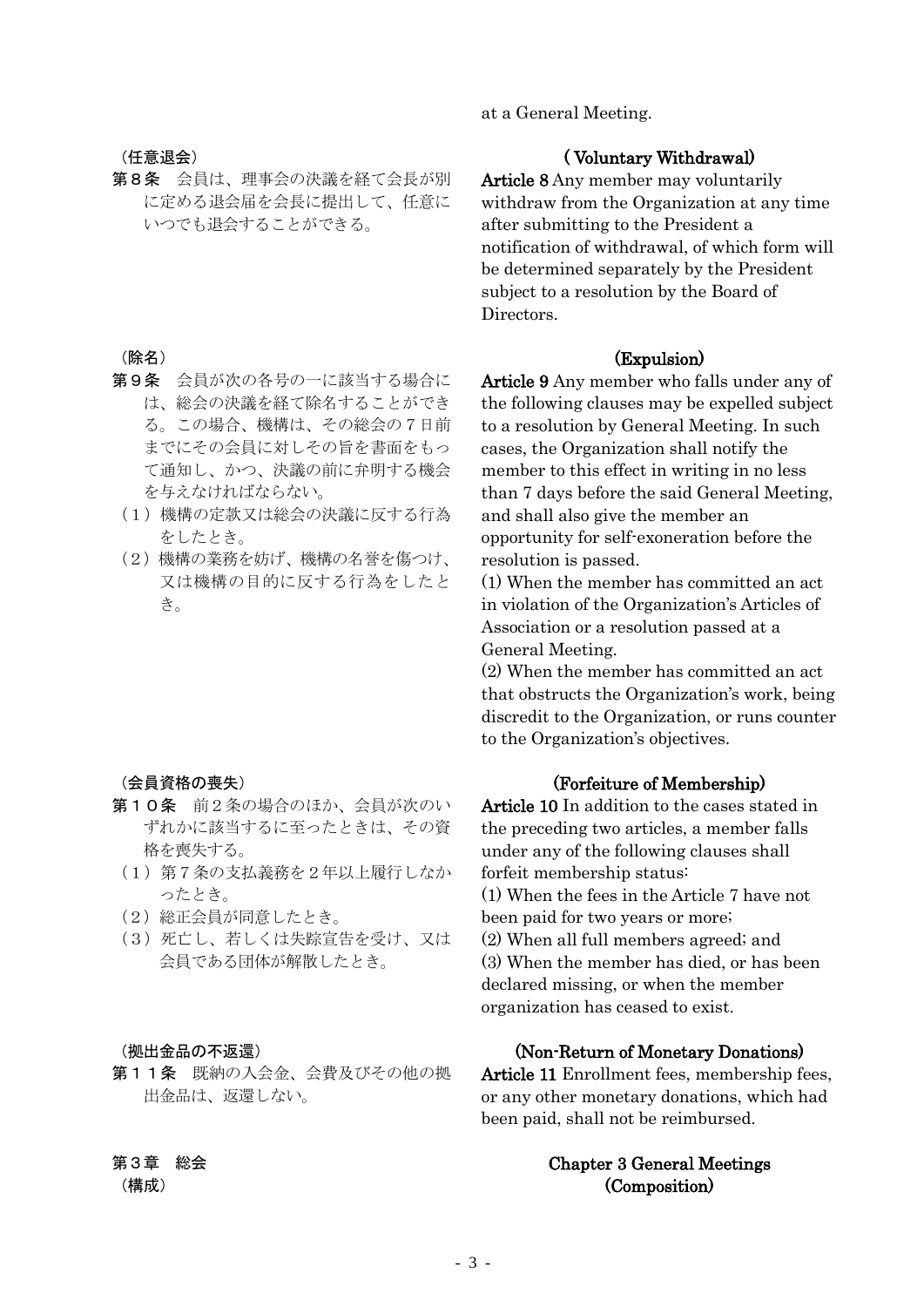第12条 総会は、すべての正会員をもって構 成する。

#### (種別)

- 第13条 機構の総会は、通常総会及び臨時総 会の2種とする。
- 2 前項の総会をもって法人法上の社員総会と する。

# (権限)

- 第14条 総会は、次の事項について決議する。 (1)会員の除名
- (2)理事及び監事の選任又は解任
- (3)理事及び監事の報酬等の額及び支給の基
- 準
- (4)各事業年度の事業報告及び事業報告の附 属明細書及び貸借対照表及び正味財産増 減計算書及び貸借対照表及び正味財産増 減計算書の附属明細書
- (5)定款の変更
- (6)解散及び残余財産の処分
- (7)その他総会で決議するものとして法令又 はこの定款で定められた事項

### (開催)

第15条 通常総会は、毎事業年度終了後3箇 月以内に開催するほか、臨時総会は必要が ある場合に開催する。

#### (招集)

- 第16条 総会は、法令に別段の定めがある場 合を除き、理事会の決議に基づき会長が招 集する。
- 2 正会員の議決権の5分の1以上の議決権を 有する正会員から、会長に対し、総会の目 的である事項及び招集の理由を示して、総 会の招集を請求することができる。

Article 12 General Meetings shall be composed of all the full members.

### (Types)

Article13 The Organization's General Meetings shall consist of two types: the Ordinary General Meeting and the Extraordinary General Meeting.

(2) The General Meeting in the preceding clause shall be the General Meeting of members in terms of the General Incorporated Associations/Foundations Act.

### (Competence)

Article 14 General Meetings shall make resolutions on the following clauses.

(1) Expulsion of a member

(2) Election or dismissal of Director and Auditor

(3) Amount of remuneration, etc. and the payment standard of Director and Auditor (4) Business report with attached details of the report, balance sheet with attached details of the balance sheet, statement of increase/decrease of net assets with attached details the statement of each accounting year (5) Changes to the Articles of Association (6) Dissolution and disposal of remaining

assets

(7) Other matters to be resolved at the General Meeting, as provided for in the decree or the Articles of Association

# (Holding of General Meeting)

Article 15 The Ordinary General Meeting shall be held within three months after the end of every business year. The Extraordinary General Meeting shall be held whenever necessary.

# (Convening)

Article 16 The President shall convene the General Meeting pursuant to the resolution of the Board Meeting, except in the case provided otherwise in the decree.

2. Any full members having one fifth or more of voting rights of full members may request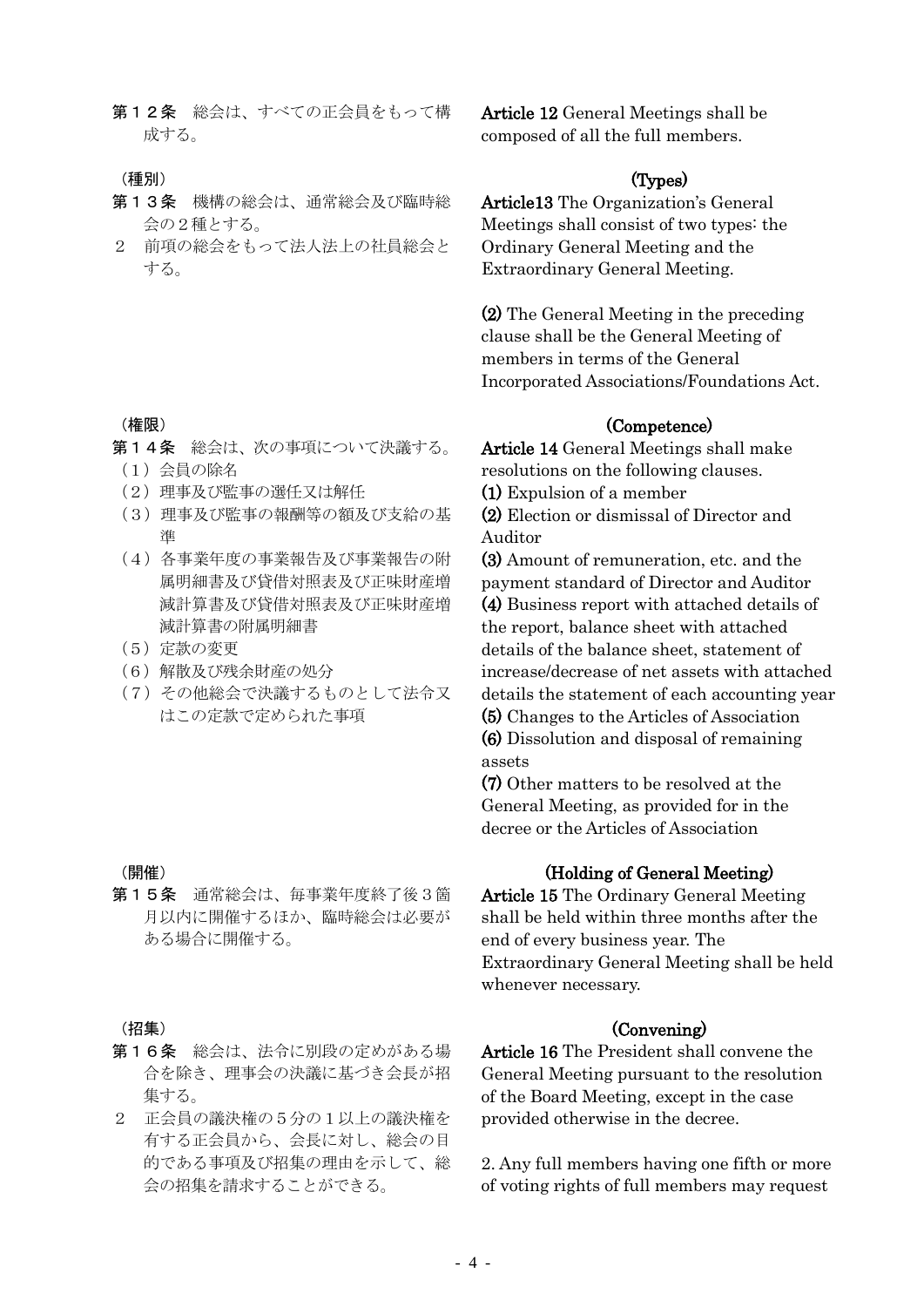3 総会を招集するには、総会の日の2週間前 までに、正会員に対して、会議の目的たる 事項、日時及び場所を記載した書面又は電 磁的方法をもって、その通知を発しなけれ ばならない。

(議長)

第17条 総会の議長は、その総会において出 席した正会員の中から選出する。

(議決権)

第18条 総会における議決権は、正会員1名 につき1個とする。

(定足数)

第19条 総会は、総正会員の議決権の過半数 を有する正会員の出席がなければ開催する ことができない。

(決議)

- 第20条 総会の決議は、総正会員の議決権の 過半数を有する正会員が出席し、出席した 当該正会員の議決権の過半数をもって行 う。
- 2 前項の規定にかかわらず、次の決議は、総 正会員の半数以上であって、総正会員の議 決権の3分の2以上に当たる多数をもって 行う。
- (1)正会員の除名
- (2)監事の解任
- (3)定款の変更
- (4)解散
- (5)その他法令で定められた事項

# (議決権の代理行使)

第21条 総会に出席できない正会員は、他の 正会員を代理人として総会の議決権を行使 することができる。この場合において、当 該正会員又は代理人は、代理権を証明する 書面をあらかじめ提出しなければならな the President to convene the General Meeting by demonstrating the purpose of the General Meeting and the reasons for convening.

3. When convening a General Meeting, notification to this effect shall be made to full members in writing or electric means, including matters for the purpose of the meeting, the date, time and place in no less than two weeks in advance.

### (Chairman)

Article 17 The chairman of a General Meeting shall be nominated from among the full members attending that Meeting.

### (Voting right)

Article 18 One voting right shall be granted to one full member at the General Meeting.

### (Quorum)

Article 19 The General Meeting shall not be held unless a majority of members of full members having voting rights are present.

# (Resolutions)

Article 20 Resolutions at the General Meeting shall be made with the attendance of full members having a majority of voting rights of all full members, and with a majority of voting rights of the full members in attendance.

2. Notwithstanding the provisions in the above clause, the following resolutions shall be taken with a majority of two thirds or more of voting rights of all full members who consist of a majority of all full members.

- (1) Expulsion of a full member
- (2) Dismissal of Auditor
- (3) Changes to the Articles of Association
- (4) Dissolution
- (5) Other matters prescribed in the decree

#### (Proxy execution of the voting right)

Article 21 Any full member who is unable to attend the General Meeting may execute his voting right by designating another full member as his proxy. In this case, that full member or the full member designated shall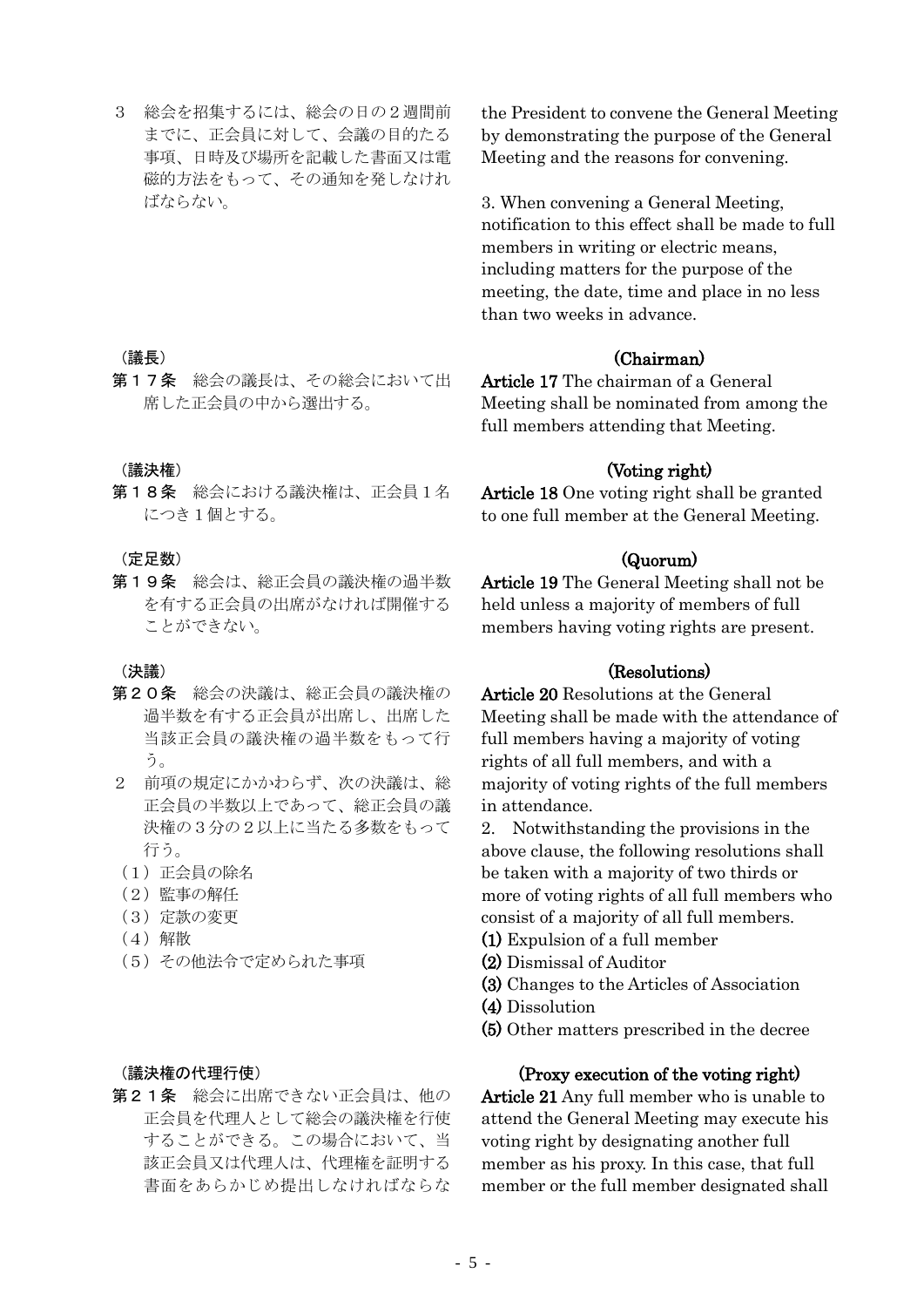い。

- 2 総会の決議について、書面により議決権を 行使することができるとしたときは、正会 員は、議決権行使書面を所定の方法により 提出しなければならない。
- 3 前項の場合における前2条の規定の適用に ついては、その正会員は出席したものと見 なす。

# (決議、報告の省略)

- 第22条 理事又は正会員が、総会の決議の目 的である事項について提案した場合におい て、その提案について、正会員の全員が書 面又は電磁的記録により同意の意思表示を したときは、その提案を可決する旨の総会 の決議があったものとみなす。
- 2 理事が正会員の全員に対し、総会に報告す べき事項を通知した場合において、その事 項を総会に報告することを要しないことに ついて、正会員の全員が書面又は電磁的記 録により同意の意思表示をしたときは、そ の事項の総会への報告があったものとみな す。

### (議事録)

- 第23条 総会の議事については、法令の定め るところにより、議事録を作成する。
- 2 議事録には、議長のほか、出席した正会員 の中からその会議において選任された議事 録署名人2名以上が、署名し、又は記名押 印をしなければならない。

# 第4章 役員

# (役員の種類及び定数)

- 第24条 機構に、次の役員を置く。 理事 8人以上16人以内 監事 2人
- 2 理事のうち、1人を会長、1人を専務理事 とする。

submit in advance a document certifying his proxy right.

2. When a full member may execute his voting right in writing regarding the resolution at the General Meeting, that member shall submit the document for the execution of his voting right pursuant to the designated process.

3. With respect to the application of the above 2, the full member shall be deemed to be present at the General Meeting.

### (Omission of the resolution and report)

Article 22 In case a Director or a full member made a proposal regarding the matter pertaining to the purpose of the resolution of the General Meeting, it shall be deemed that there was a resolution of the General Meeting to adopt the proposal when all the full members declared in writing or in the form of electronics record to agree on the proposal.

2. In case a Director notified the matters to be reported to the General Meeting to all full members, when all the full members demonstrated their intention of agreement in writing or electronics record that there is no need to report the matter to the General Meeting, it shall be deemed that the matter was reported to the General Meeting.

### (Minutes)

Article 23 Minutes of the General Meeting shall be compiled pursuant to the provisions of the decree.

2 The minutes shall be signed or sealed with the name by the chairman of the Meeting and by at least two of the full members in attendance, elected as signatory to the minutes as the Meeting.

# Chapter 4 Officers (Types and number of Officers)

Article 24 The Organization shall appoint the following Officers. Directors………. Between eight and sixteen in number Auditors ………. Two in number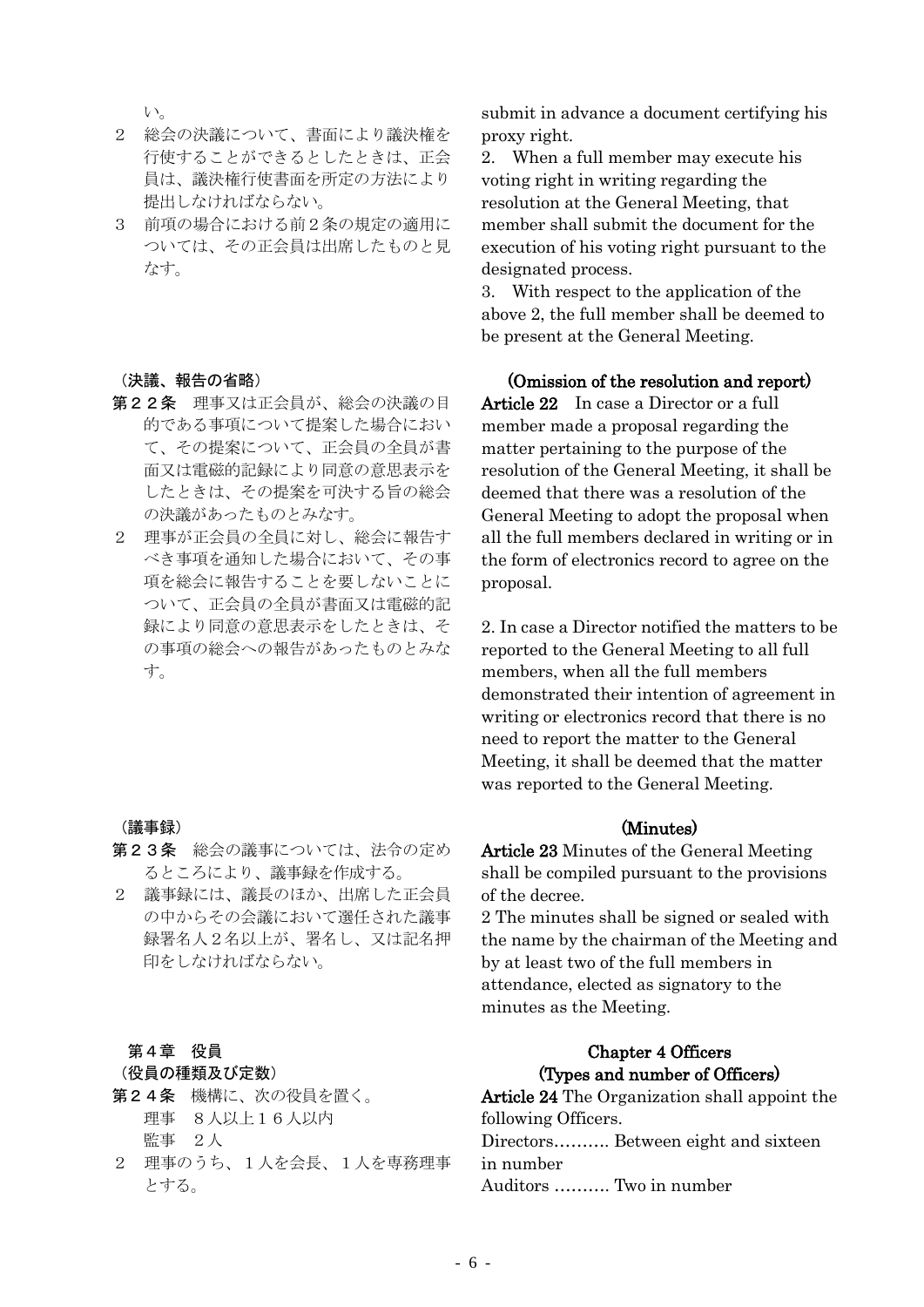3 前項の会長をもって法人法上の代表理事と し、専務理事をもって同法第91条第1項第2 号の業務執行理事とする。

(選任等)

- 第25条 理事及び監事は、総会の決議によっ て選任する。
- 2 会長及び専務理事は理事会の決議によって 理事の中から選任する。
- 3 理事及び監事は、相互にこれを兼ねること ができない。

#### (理事の職務及び権限)

- 第26条 理事は、理事会を構成し、法令及び 定款に定めるところにより、職務を執行す る。
- 2 会長は、法令及びこの定款で定めるところ により機構を代表し、その業務を執行する。
- 3 専務理事は、会長を補佐し、事務局を統括 して会務を処理し、会長に事故があるとき 又は会長が欠けたときは、その業務を代行 する。
- 4 会長及び専務理事は、毎事業年度に4箇月 を超える間隔で2回以上、自己の職務の執 行の状況を理事会に報告しなければならな い。

#### (監事の職務及び権限)

- 第27条 監事は、理事の職務の執行を監査し、 法令で定めるところにより、監査報告を作 成する。
- 2 監事は、いつでも、理事及び使用人に対し て事業の報告を求め、機構の業務及び財産 の状況の調査をすることができる。
- 3 監事は理事が不正の行為をし、若しくは当 該行為をするおそれがあると認めるとき、

2 One of the Directors shall be appointed as President and one as Managing Director. 3 The President in the above clause shall be the Representative Director in terms of the General Incorporated Associations/ Foundations Act, and the Managing Director in the above clause shall be the Director who executes the business as stipulated in Article 91.1.2 of the decree.

# (Election, etc.)

Article 25 Directors and Auditors shall be elected by the resolution of General Meeting. 2. The President and the Managing Director shall be elected from among the Directors pursuant to the resolution at the Board Meeting.

3. Directors and Auditors may not occupy both of these posts concurrently.

### (Duties and competence of Directors)

Article 26 The Directors shall form Board Meeting, and shall execute the work prescribed by decree and the Articles of Association.

2. The President shall represent the Organization pursuant to the provisions of the decree and the Articles of Association, and execute his duties.

3. The Managing Director shall assist the President, manage the Secretariat and process the Organization's affairs, and deputize for the President whenever the latter is indisposed or otherwise absent. 4. The President and the Managing Director shall report to Board Meeting regarding the situation of their execution of duties two or

more times, in an interval more than four months during each business year.

### (Duties and competence of Auditor)

Article 27 Auditor shall audit the execution of the duties by Directors and compile auditing reports as provided for by the decree. 2. Auditor may request Directors and employees to report about the business of the Organization, and examine the situation of business and assets of the Organization, whenever they consider necessary.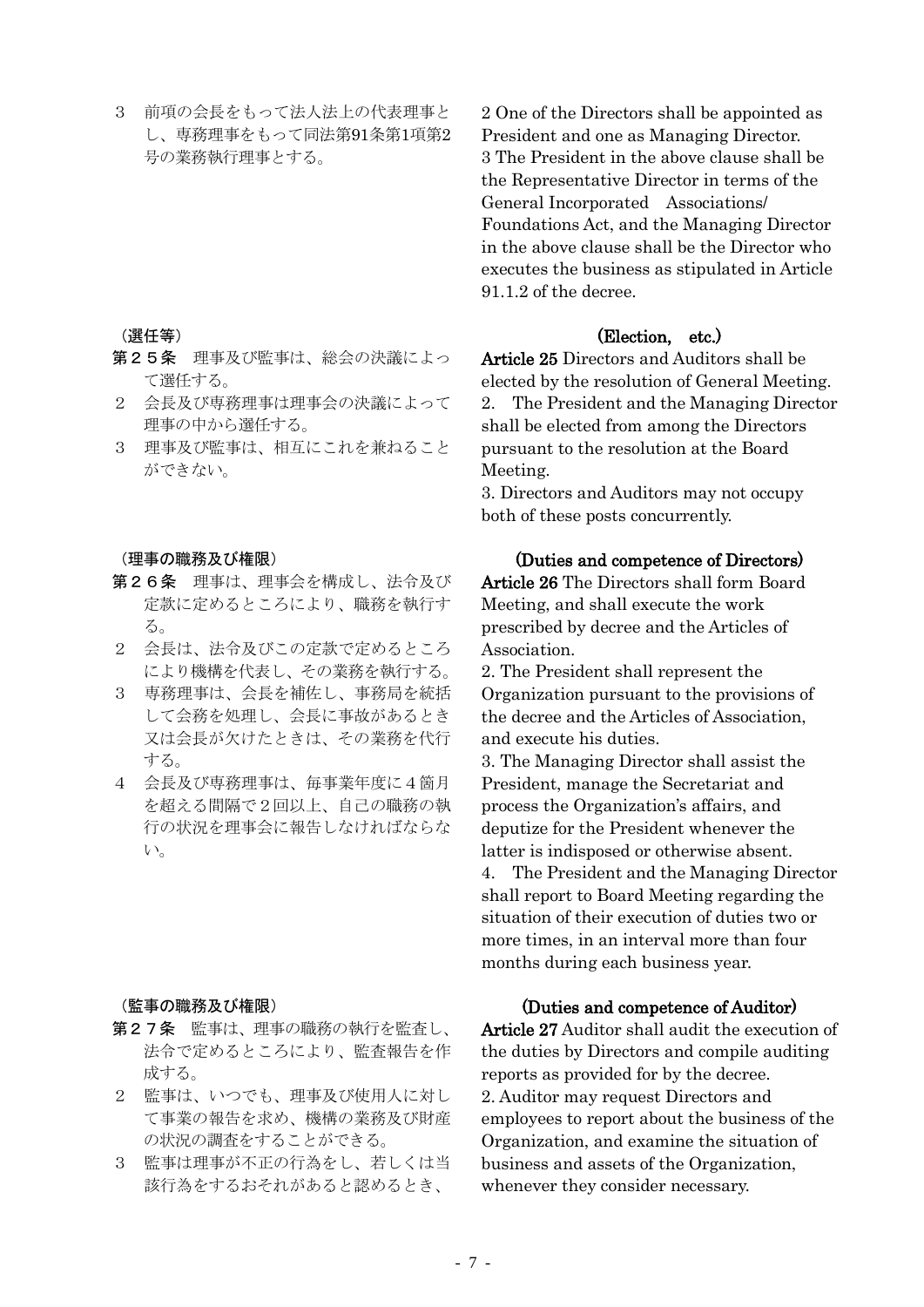又は法令若しくは定款に違反する事実若し くは著しく不当な事実があると認めるとき は、遅滞なく、その旨を理事会に報告しな ければならない。

4 監事は前項に規定する場合において、必要 があると認めるときは、会長に対し、理事 会の招集を請求することができる。

### (役員の任期)

- 第28条 理事及び監事の任期は、選任後2年 以内に終了する事業年度のうち最終のもの に関する通常総会の終結の時までとする。 ただし再任を妨げない。
- 2 補欠として選任された理事又は監事の任期 は、前任者の任期の満了する時までとする。
- 3 役員は、第24条に定める定数に足りなく なるときは、任期の満了又は辞任により退 任した後も、新たに選任された役員が就任 するまで、なお役員としての権利義務を有 する。

### (解任)

第29条 理事及び監事は総会の決議によって 解任することができる。

(報酬等)

第30条 理事及び監事は、無報酬とする。た だし、常勤の理事及び監事に対しては、総 会において定める総額の範囲内で、総会に おいて別に定める報酬等の支給の基準に従 って算定した額を報酬等として支給するこ とができる。

#### 第5章 理事会

(構成)

第31条 この機構に理事会を置く。

3. When Auditor recognizes that Directors engage or are liable to engage in improper activities, or when they recognize that there exist the facts in violation of the decree or the Articles of Association or conspicuous improper facts, he shall report them to the Board Meeting without any delay. 4. When Auditor recognizes the need in the case provided in the preceding clause, he may request the President to convene a Board Meeting.

# (Term of Office of Officers)

Article 28 The term of office of Directors and Auditors shall be the period until the conclusion of the Ordinary General Meeting regarding the last of the business years ending within two years after their election. However, the possibility of re-election shall not be excluded.

2. The term of office of Officers elected through vacancy shall be the period until their predecessors fulfill their term. 3. In case there occurs lack of the number of Officers as provided for by the Article 24, the Officer who left his position due to expiration of his term of office or resignation has the right and obligation to remain as Officer until a newly elected Officer takes his post.

### (Dismissal)

Article 29 Directors and Auditors may be dismissed by the resolution of the General Meeting.

# (Remuneration, etc.)

Article 30 There shall be no remuneration for Directors and Auditors. However, remuneration may be granted to full-time Directors and Auditors in the sum as calculated pursuant to the payment standards for remunerations, stipulated otherwise at the General Meeting, within the scope of the total sum as resolved at the General Meeting.

# Chapter 5 Board Meeting (Composition)

Article 31 The Organization shall have the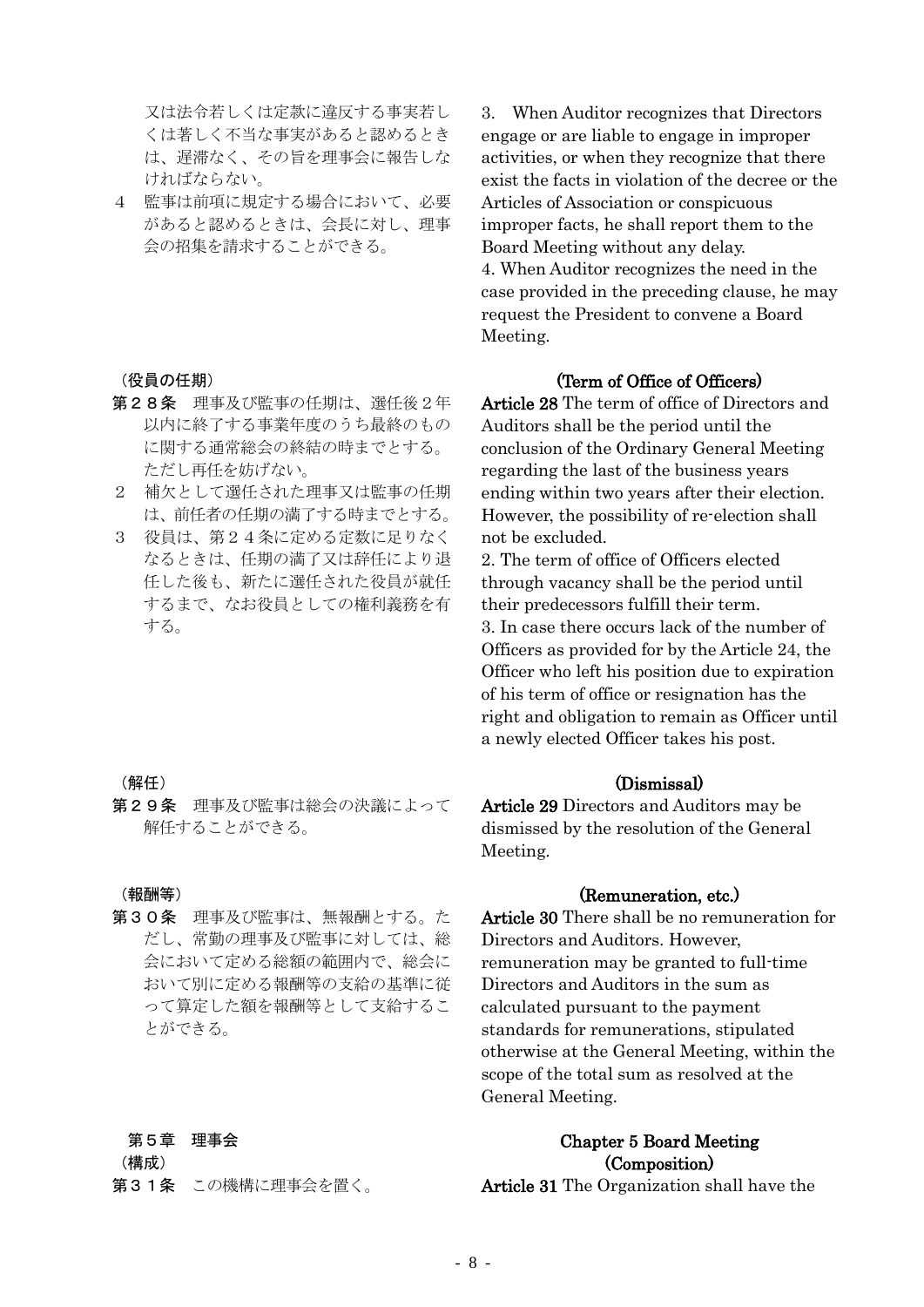2 理事会は、すべての理事をもって構成する。

### (権限)

- 第32条 理事会は、この定款に別に定めるも ののほか、次の事項を決議する。
- (1)機構の業務執行の決定
- (2)理事の職務の執行の監督
- (3)会長及び専務理事の選定及び解職

#### (種類及び開催)

- 第33条 理事会は、毎年2回以上開催するほ か、次の各号の一に該当する場合に開催す る。
	- (1)会長が必要と認めたとき。
	- (2)会長以外の理事から会議の目的である事 項を記載した書面をもって招集の請求が あったとき。
	- (3)前号の請求があった日から5日以内に、 その請求があった日から2週間以内の日 を理事会の日とする理事会の招集の通知 が発せられない場合に、その請求をした 理事が招集したとき。
	- (4)第27条第4項の規定により、監事から 招集の請求があったとき。

### (招集)

第34条 理事会は、会長が招集する。

2 会長は、前条第2号、第3号又は第4号に 該当する場合は、請求があった日から5日 以内に、請求があった日から2週間以内の 日を理事会の日とする理事会を招集しなけ ればならない。

Board Meeting.

2 The Board Meeting shall be composed of all Directors.

### (Competence)

Article 32 The Board Meeting resolves the following matters besides the matters stipulated by the Articles of Association. (1) Resolution on the execution of business of the Organization (2) Supervision of the execution of the duties of Directors (3) Election and dismissal of the President and the Managing Director

# (Types and holding of Board Meeting)

Article 33 The Board Meeting shall be held two or more times each year, and shall be held when situation comes within the purview of one of the following clauses. (1) When the President deems it necessary to do so;

(2) When a Director other than the President requests the convening of the meeting with a document describing the matters which consists the purpose of the meeting; (3) When the Director who made the request convenes the meeting in case notification of the convening of the Board Meeting is not issued within five days from the day when the above request was made to convene the Board Meeting within two weeks from the day when the request was made. (4) When the Auditor have requested the convening thereof pursuant to the provisions of Article 27 (4).

### (Convening)

Article 34 Board Meeting shall be convened by the President.

2. In case the requirements in (2) or (3) or (4) of the preceding Article apply, the President shall convene, within five days from the day when the request was made, a Board Meeting whose date falls within 2 weeks from the day when the request was made.

### (Chairman)

# (議長)

第35条 理事会の議長は、会長がこれに当た

Article35 The chairman of Board Meeting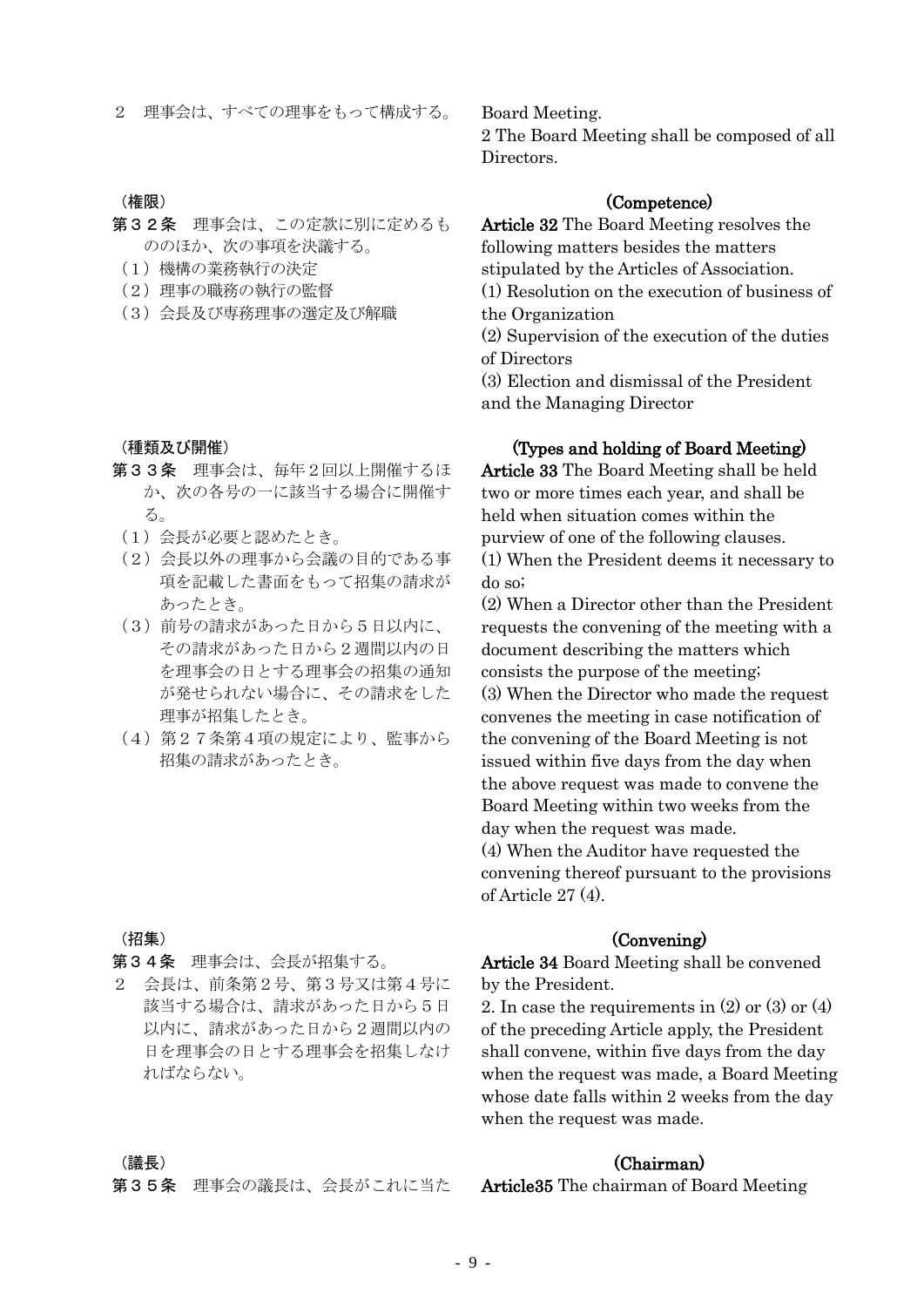shall be the President of the Organization.

る。

### (定足数及び決議)

- 第36条 理事会の決議は、決議に加わること ができる理事の過半数が出席し、その過半 数をもって行う。
- 2 前項の決議について特別の利害関係を有す る理事は、決議に加わることができない。
- 3 理事会の議事については、法令で定めると ころにより、議事録を作成し、議事録が書 面をもって作成されているときは、出席し た会長及び監事は、これに署名し、又は記 名押印しなければならない。

# (決議の省略)

第37条 理事が、理事会の決議の目的である 事項について提案した場合において、その 提案について、決議に加わることのできる 理事の全員が書面又は電磁的記録により同 意の意思表示をしたときは、その提案を可 決する旨の理事会の決議があったものとみ なすものとする。ただし、監事が異議を述 べたときは、その限りではない。

(顧問の設置)

### 第38条 機構に顧問を置くことができる。

- 2 顧問は、高い識見を有する者のうちから、 理事会において選任する。顧問の解任に当 たっても理事会で決議する。
- 3 顧問の任期は、選任後2年以内に終了する 事業年度のうち最終のものに関する通常総 会の終結の時までとする。ただし再任を妨 げない。
- 4 顧問は、会長の諮問に応え、会長に対し意 見を述べることができる。
- 5 顧問は、無報酬とする。

# (Quorum and resolutions)

Article 36 The resolutions of Board Meeting shall be taken by a majority of Directors, with a majority Directors being eligible for participating in making resolutions in attendance.

2. The Director who has special stake in the above resolution may not participate in the resolution-making process.

3. With regard to the proceeding of the Board Meeting, when the minutes are compiled pursuant to the provisions of the decree and the minutes are compiled in the form of documents, the President and the Auditors attended the Meeting shall affix their signatures or seal with their names on them.

# (Omission of the resolution)

Article 37 In case a Director made a proposal regarding the matter pertaining to the purpose of the resolution of the Board Meeting, it shall be deemed that there was a resolution of the Board Meeting to adopt the proposal when all the full Directors declared in writing or in the form of electronics record to agree on the proposal, except in the case the Auditor stated differing views.

# (Establishment of advisor)

Article 38 The Organization may appoint Advisors.

2. Advisors with relevant knowledge and experience shall be appointed at the Board Meeting. The dismissal of Advisors is also subject to the resolution of the Board Meeting.

3. The term of office of the Advisors shall be the period until the conclusion of the Ordinary General Meeting regarding the last of the business years ending within two years after the election; provided, however, that any of the Advisors may be re-appointed. 4. Advisors may give advisory opinion in response to the request of the President. 5. There shall be no remuneration for Advisors.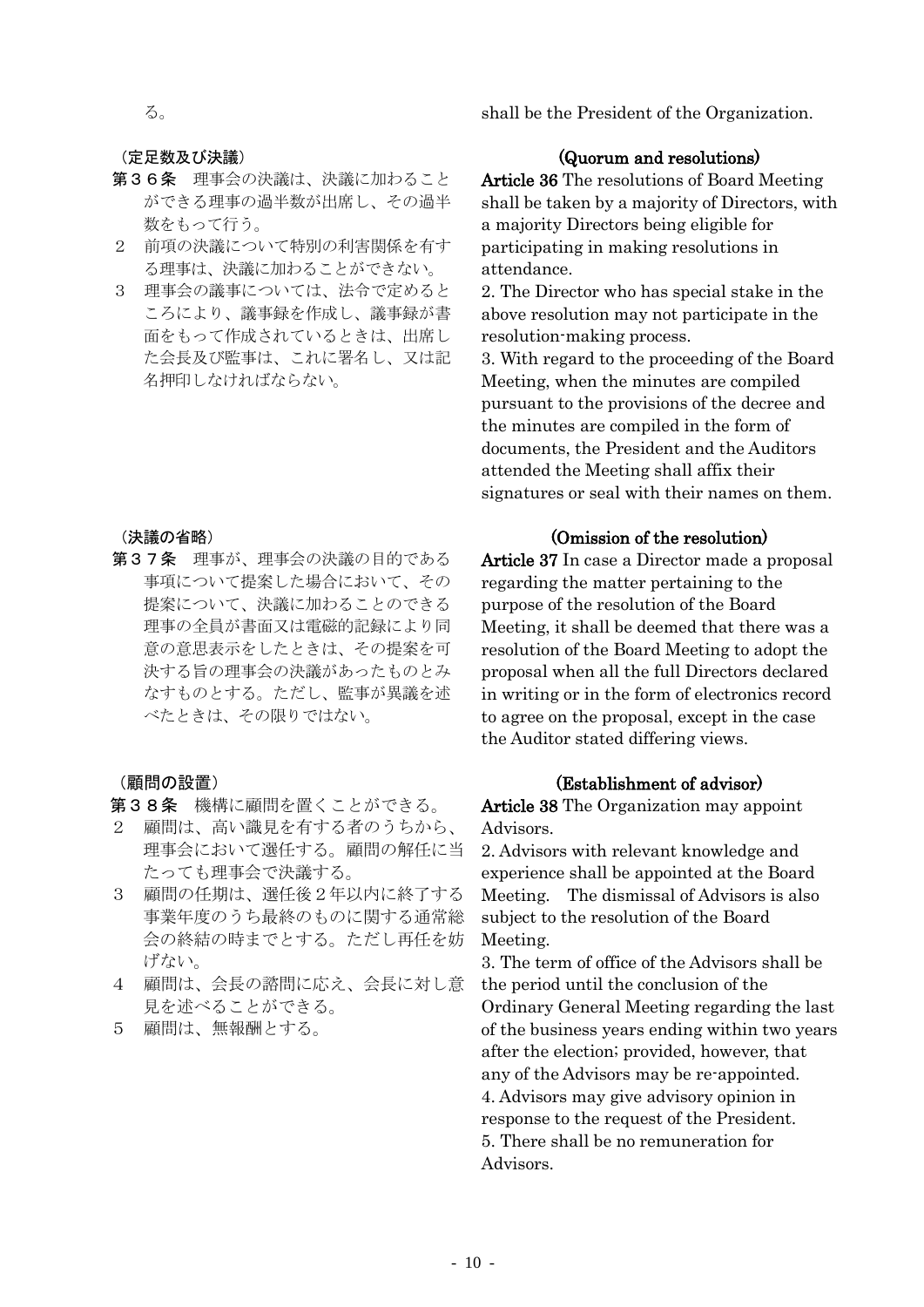### 第6章 資産及び会計

### (資産の構成)

- 第39条 機構の財産は、次に掲げるものをも って構成する。
	- (1)入会金及び会費
- (2)寄付金品
- (3)財産から生じる収入
- (4)事業に伴う収入
- (5)その他の収入

### (資産の管理)

第40条 機構の財産は、会長が管理し、その 方法は、総会の決議を経て、会長が別に定 める。

### (経費の支弁)

第41条 機構の経費は、財産をもって支弁す る。

### (事業年度)

第42条 機構の事業年度は、毎年4月1日に 始まり翌年3月31日に終わる。

### (事業計画及び収支予算)

- 第43条 機構の事業計画書及び収支予算書 は、毎事業年度開始の日の前日までに会長 が作成し、理事会の承認を受けなければな らない。これを変更する場合も同様とする。
- 2. 前項の書類については、主たる事務所に当 該事業年度が終了するまでの間備え置くも のとする。

### (事業報告及び決算)

- 第44条 機構の事業報告及び決算について は、毎事業年度終了後、会長が次の書類を 作成し、監事の監査を受け、理事会の承認 を得て、総会の承認を受けなければならな い。
- (1)事業報告
- (2)事業報告の附属明細書
- (3)貸借対照表
- (4)正味財産増減計算書
- (5)貸借対照表及び正味財産増減計算書の附 属明細書

# Chapter 6 Assets and Accounts (Composition of Assets)

- Article 39 The Organization's assets shall consist of the following:
- (1) Enrollment fees and membership fees,
- (2) Monetary donations,
- (3) Income arising from assets
- (4) Income arising from its business, and
- (5) Other income

# (Management of Assets)

Article 40 The Organization's assets shall be managed by the President through a procedure to be determined separately by the President subject to a resolution at a General Meeting.

### (Disbursement of Expenses)

Article 41 The Organization's expenses shall be disbursed from its assets.

# (Business Year)

Article 42 The Organization's business year shall start on April 1st every year and end on March  $31<sup>st</sup>$  of the succeeding year.

# (Business Plan and Statement of Budget)

Article 43 The President shall compile the Organization's business plan and statement of budget thereof before the start of each business year and obtain approval of the Board Meeting. The same applies when changes are made to the plan and budget. 2. The documents in the above clause shall be kept in the principal office until the business year concerned terminates.

### (Business Report and Balance Account)

Article 44 The President shall compile the following documents regarding the business report and balance account after the termination of each business year, undergo audit by Auditors and obtain approval of the General Meeting after obtaining the approval of the Board Meeting.

- (1) Business Report
- (2) Attached details of the business report
- (3) Balance Sheet
- (4) Statement of increase/decrease of net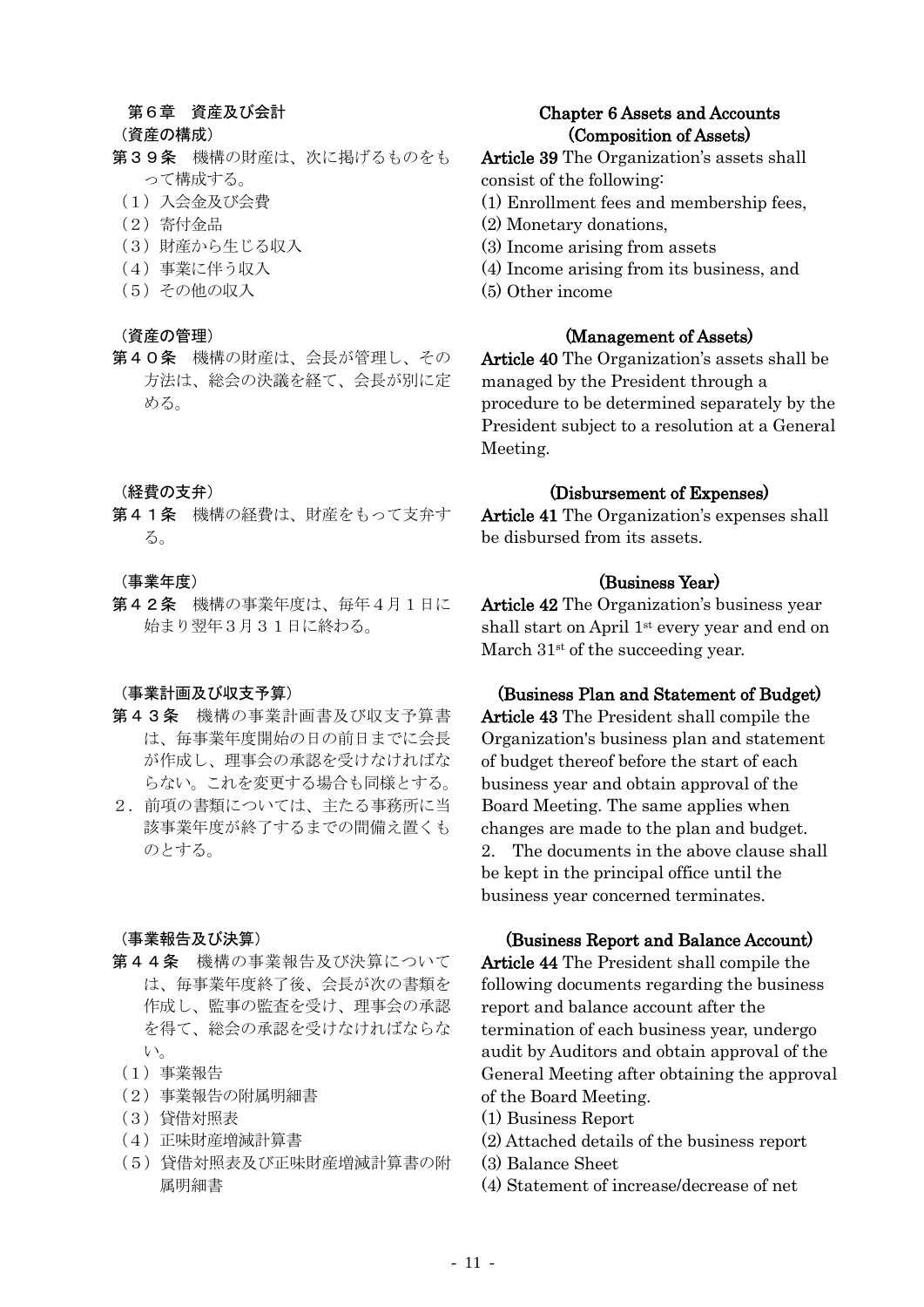# 第7章 定款の変更及び解散

#### (定款の変更)

第45条 この定款は、総会の決議により変更 することができる。

### (解散)

第46条 機構は、総会の決議その他法令で定 められた事由により解散する。

### (残余財産の帰属)

第47条 機構が清算をする場合に有する残余 財産は、総会の決議を経て、公益社団法人 及び公益財団法人の認定等に関する法律第 5条第17号に掲げる法人又は国若しくは 地方公共団体に贈与するものとする。

### (剰余金の分配)

第48条 機構は剰余金の分配を行わない。

### 第8章 事務局等

#### (設置等)

- 第49条 機構の事務を処理するため、事務局 を設置する。
- 2 事務局には、事務局長及び所要の職員を置 く。
- 3 事務局長は、会長が理事会の承認を得て任 免し、職員は会長が任免する。
- 4 事務局の組織及び運営に関し必要な事項 は、総会の決議を経て会長が別に定める。

# assets

(5) Attached details of the Balance Sheet and the Statement of increase/decrease of net assets

# Chapter 7 Changes in the Articles of Association and dissolution (Changes in the Articles of Association)

Article 45 The Articles of Association may be changed by the resolution of the General Meeting.

# (Dissolution)

Article 46 The Organization shall be dissolved by the resolution of the General Meeting and by other reasons stipulated by the decree.

### (Vesting of Remaining Assets)

Article 47 In the liquidation of the Organization, its remaining assets shall be donated to the corporations listed in Article 5 (17) of the Act on Authorization of Public Interest Incorporated Associations and Public Interest Incorporated Foundations or the government or regional public interest organization, after undergoing the resolution of the General Meeting.

# (Distribution of Fund Remained)

Article 48 The Organization shall not distribute its fund remained.

# Chapter 8 Secretariat, etc. (Establishment, etc.)

Article 49 Secretariat shall be established to process the Organization's work. 2 The Head of the Secretariat and the necessary staff shall be allocated to the Secretariat.

3 The Head of the Secretariat shall be appointed by the President after obtaining approval by the Board Meeting. 4 Necessary matters concerning the organization and running of the Secretariat shall be determined separately by the President subject to a resolution at a General Meeting.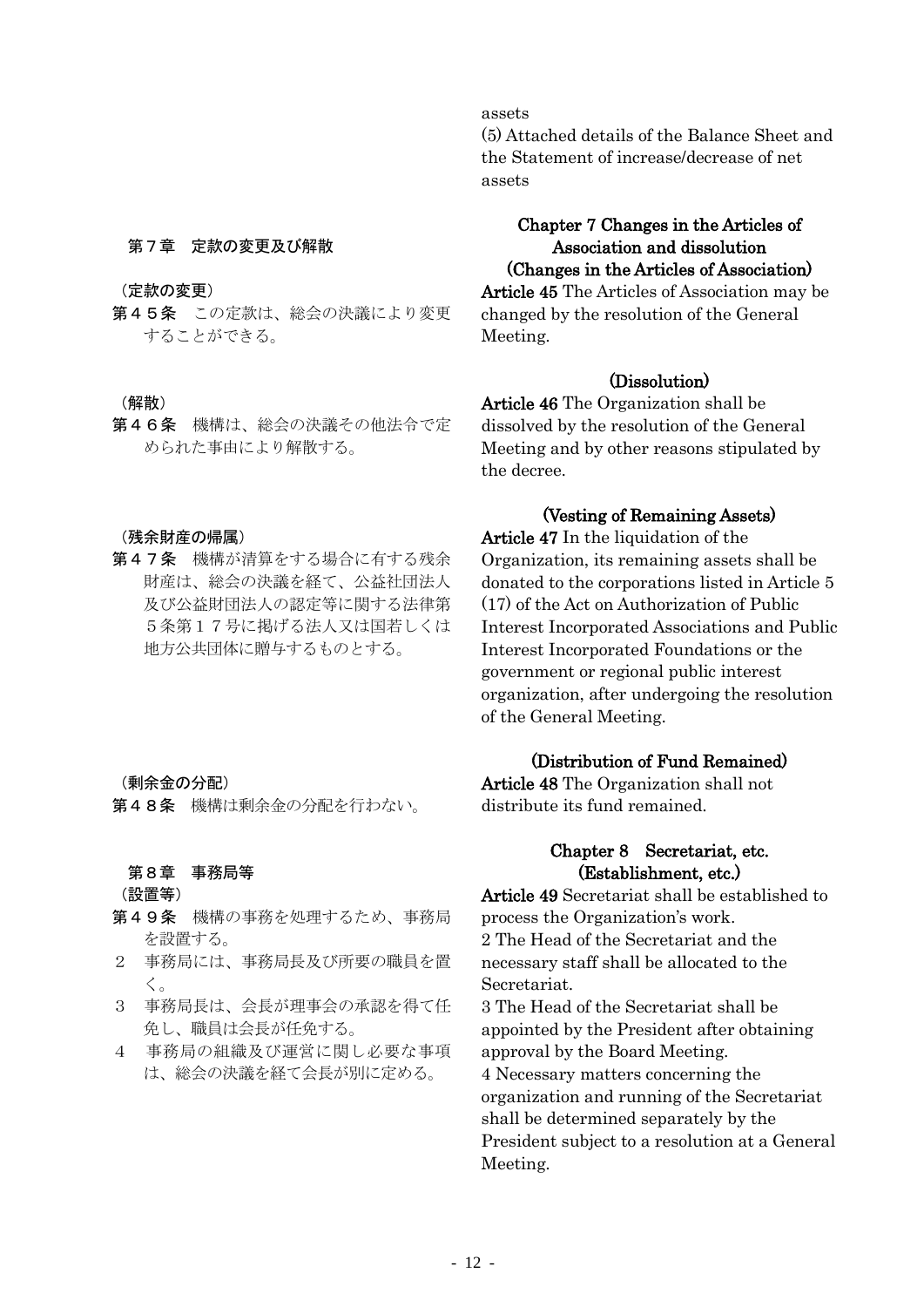### (定款その他の資料の備付け及び閲覧)

- 第50条 事務所には、法令の定めるところに より次に掲げる帳簿及び書類(電子データ化 したものを含む)を備えて置かなければなら ない。
	- (1) 定款
	- (2) 役員名簿
	- (3) 事業報告
	- (4) 貸借対照表
	- (5) 正味財産増減計算書
	- (6) 賃借対照表及び正味財産増減計算書の 附属明細書
	- (7) 監査報告
	- (8) 事業計画書
	- (9) 収支予算書
	- (10)許可、認可等及び登記に関する書類
	- (11)定款に定める機関の議事に関する書類
- (12)その他法令で定める資料
- 2 前項の資料の閲覧については法令の定めに よる。

# 第9章 公告の方法

- (公告の方法)
- 第51条 機構の公告は、主たる事務所の公衆 の見やすい場所に掲示する方法により行 う。

### 第10章 補則

(委員会)

- 第52条 当機構の事業を推進するために必要 あるときは、理事会は、その決議により、 委員会を設置することができる。
- 2 委員会の委員は、理事会が選任する。
- 3 委員会の任務、構成及び運営に関し必要な 事項は、理事会の決議により別に定める。

# (Provision and public perusal of the Articles of Association and other materials)

Article 50 The following account book and documents (including electronized data) shall always be kept at the office.

- (1) The Articles of Association
- (2) A register of officers
- (3) Business Reports
- (4) Balance Sheets
- (5) Statement of increase/decrease of net assets

(6) Attached details of the Balance Sheet and the Statement of increase/decrease of net assets

(7) Auditors report

(8) Statement of Business Plan

(9) Statement of Budget

(10)Permits, licenses, etc and documents concerning registration

(11) Documents concerning resolutions by bodies stipulated in the Articles of Association

(12) Other documents prescribed by the decree

2 Opening the documents in the above clauses to public will be made in accordance with provisions by the decree.

# Chapter 9 Method of Public Notice (Method of Public Notice)

Article 51 The public notice of the Organization shall be posted at an easy-to-see place for the public in its principal office.

# Chapter 10 Supplementary Provision (Committees)

Article 52 The Board Meeting may set up committees, when necessary, in order to achieve the smooth execution of business by its resolution.

2 Members of committees shall be appointed by the Board Meeting.

3 Necessary matters concerning the role, structure and running of committees shall be determined separately by a resolution of the Board Meeting.